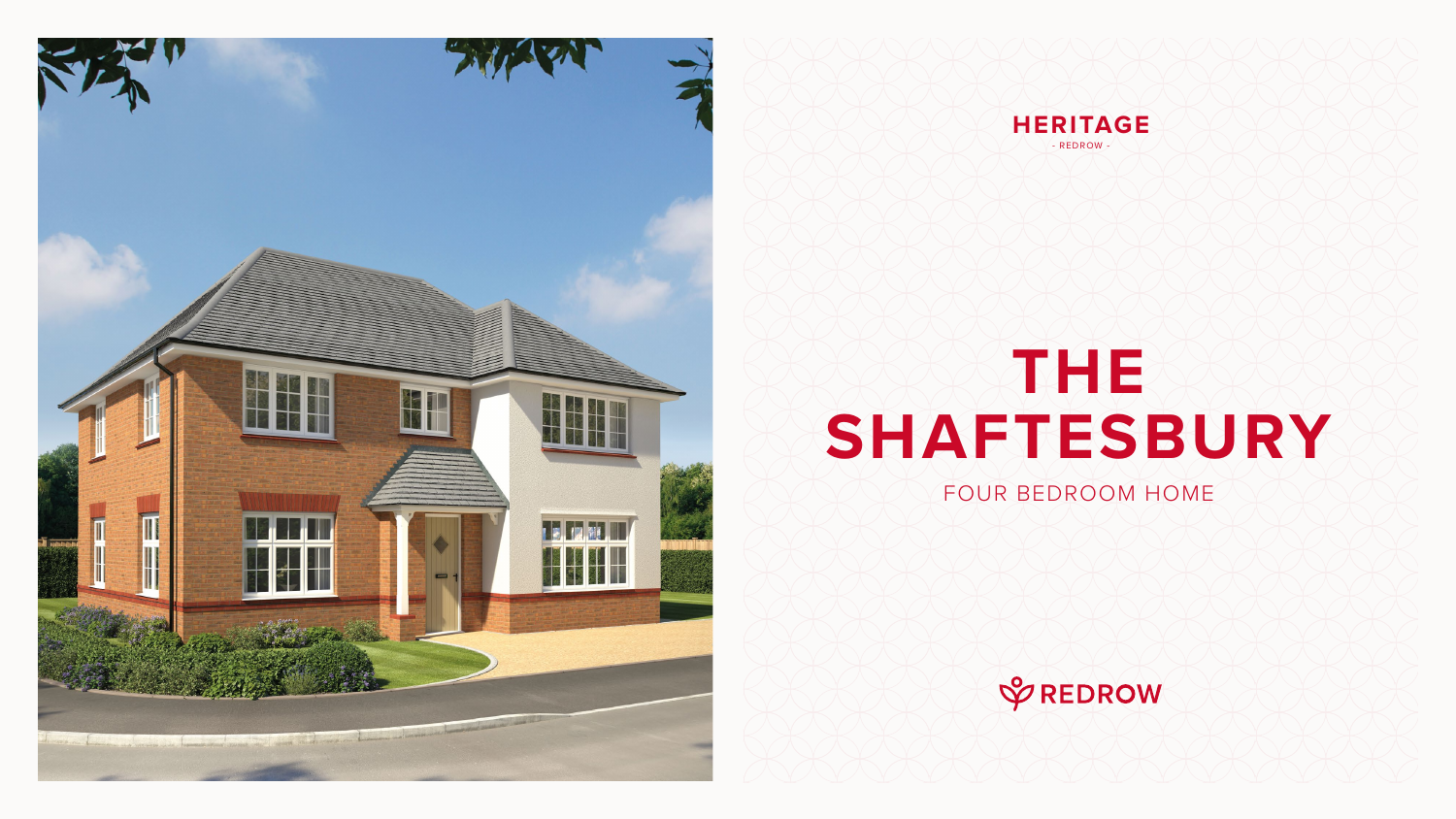### THE SHAFTESBURY **GROUND FLOOR**





- Dimensions start
- **ST** Storage cupboard
- **WM** Washing machine space
- **DW** Dish washer space





#### **KEY**

- **so** Hob
- **OV** Oven
- **FF** Fridge/freezer
- **TD** Tumble dryer space